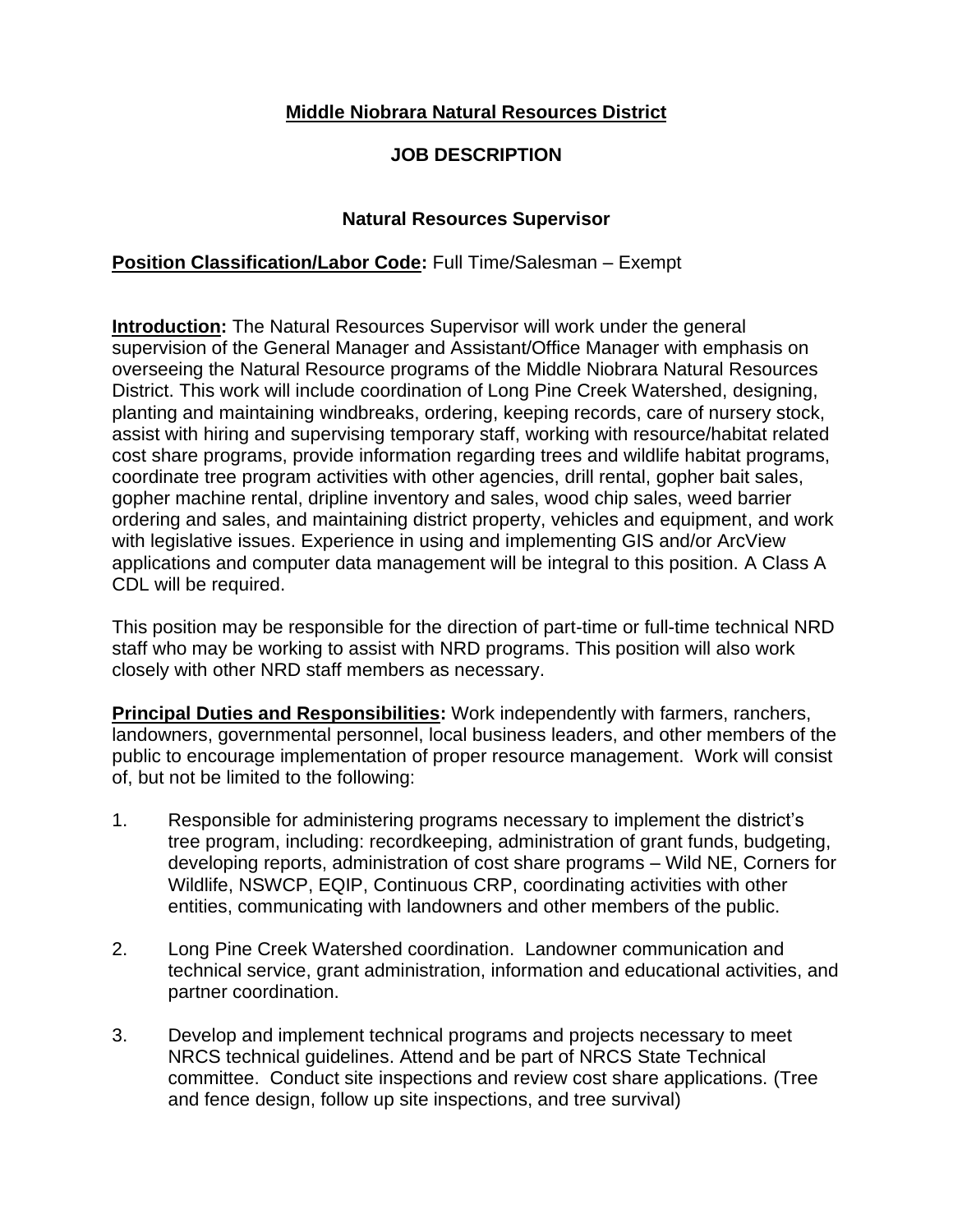- 4. Responsible for the administration, monitoring, annual update and reporting of the district's vehicles and equipment. Work with the General and Assistant/Office Manager for yearly budgeting needs.
- 5. Work with the other MNNRD staff/coordinators/managers to carry out demonstration projects, field tours, tree and habitat meetings. Assist with developing education, information, and promotional material and activities for youth and adults relating to trees and habitat resources. Assist in coordinating the MNNRD Conservation Awards Program.
- 6. Administer all aspects of the Tree Program including conducting inspections and managing staff assisting with the program, responsible for meeting all reporting requirements.
- 7. Coordinate and assist with preparation of reports, develop and implement GIS/ArcView applications, program forms, and NSWCP applications.
- 8. Assist with Water Resource Programs. Chemigation, water sampling, cost share, and education.
- 9. Direct or assist in implementation of various local, state or federal funded projects (ex. Big Rock Fire Planting, Region 24 Fire).
- 10. Assist the Managerial staff in short and long-range planning, budgets, and legislative issues.
- 11. Public appearances and speaking to inform various groups on resource topics and programs.
- 12. Assist/oversee woody biomass activities of the district. Work with habitat improvement programs and fire management/mitigation programs, other agencies, and landowners with site selection, planning, and contracting.
- 13. Ability to operate and maintain tractors, skid steer, and attachments, 4 x 4 vehicles, chipper, military vehicles, pull and back up trailers.
- 14. Prepare and present technical and work reports to the Board of Directors, staff and at meetings.
- 15. Grant coordination and reporting.
- 16. Carry out other tasks assigned by the General Manager, Assistant/Office Manager, and Board of Directors as deemed necessary for daily operations of the district.

**Eligibility Determinations:** Any combination of education, experience, and personal characteristics may be considered to determine the eligibility for which an applicant can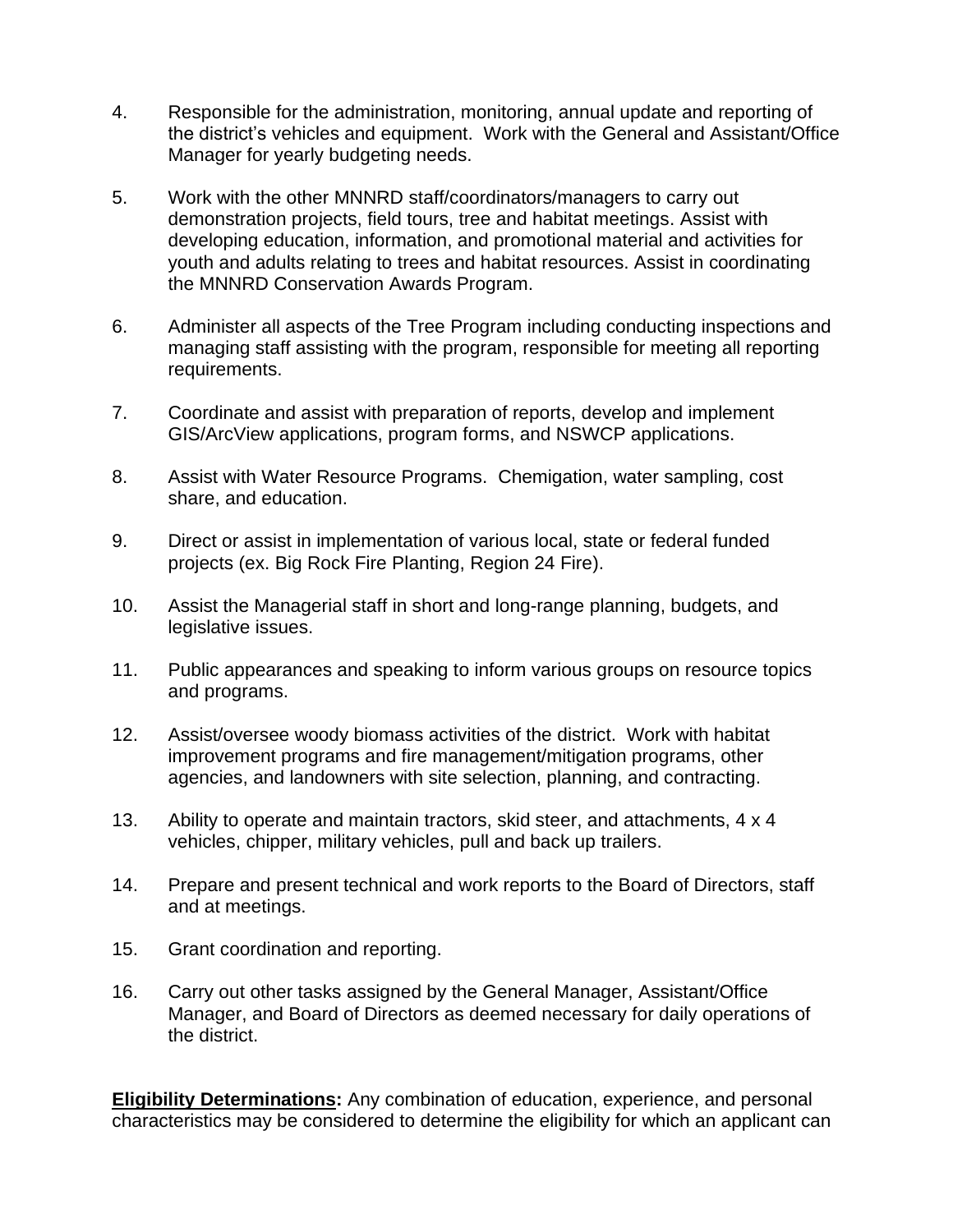qualify. Experience and desirable characteristics may be substituted for education at the discretion of the General Manager.

1. General Qualifications

**Education:** The educational requirement to qualify for this position is a bachelor's degree in natural sciences/resources, wildlife management, forestry, horticulture, botany, or agronomy with some business experience or equivalent. The applicant must be familiar with Microsoft applications including Word, Excel, Access, PowerPoint, and software including ArcView, or ArcMap.

**Experience:** The experience necessary to qualify for this position would be at least 2 years of satisfactory employment with an agency, consulting firm, or organization involved with conservation and/or resource management. An agricultural, ranch, or outdoor related background would also be beneficial.

**Desirable Characteristics:** Individual characteristics to be considered should include but not be limited to: (1) an ability to work well and communicate effectively with people both written and verbally, (2) have a desire to help bring about actual accomplishments quickly and efficiently by being self-directed and taking initiative, (3) ability to work independently with responsible results using good judgement, (4) have accountability, (5) ability to manage multiple projects and priorities, (6) Outdoor physical work required to include adverse conditions, (7) some heavy lifting (50 – 100 lbs.), (8) willingness to complete work outside normal business hours, (9) independent judgement ability, and (10) follow directions.

# **Special Requirements and Conditions:**

- **-** A current driver's license valid in Nebraska and good driving record will be required. Will need to be insurable. A Class A CDL will be required.
- **-** Supervisory experience required.
- **-** Will be required to have and maintain the Private Pesticide Applicator, Chemigation Applicator, and Natural Resource Groundwater Technician License.
- **-** Will be required to obtain and hold a valid CDL license as needed.
- **-** Attendance at meetings including MNNRD Board of Directors Meetings, committee meetings as requested and other job related meetings as necessary. Out of town overnight travel required as necessary.
- **-** Have or gain knowledge of Federal, State, and Local laws, regulations, and rules relative to Natural Resource management programs.

# **Essential Functions and Associated Physical Abilities include:**

- **-** Ability to operate motor vehicles, including passenger cars and trucks, in urban and rural environments.
- **-** Ability to operate tractors, equipment, and maintenance.
- **-** Drive and backup gooseneck trailers.
- **-** Ability to navigate county plat maps and use of soil surveys.
- Ability to lift approximately 50 100 pounds.
- Ability to manage a spreadsheet.